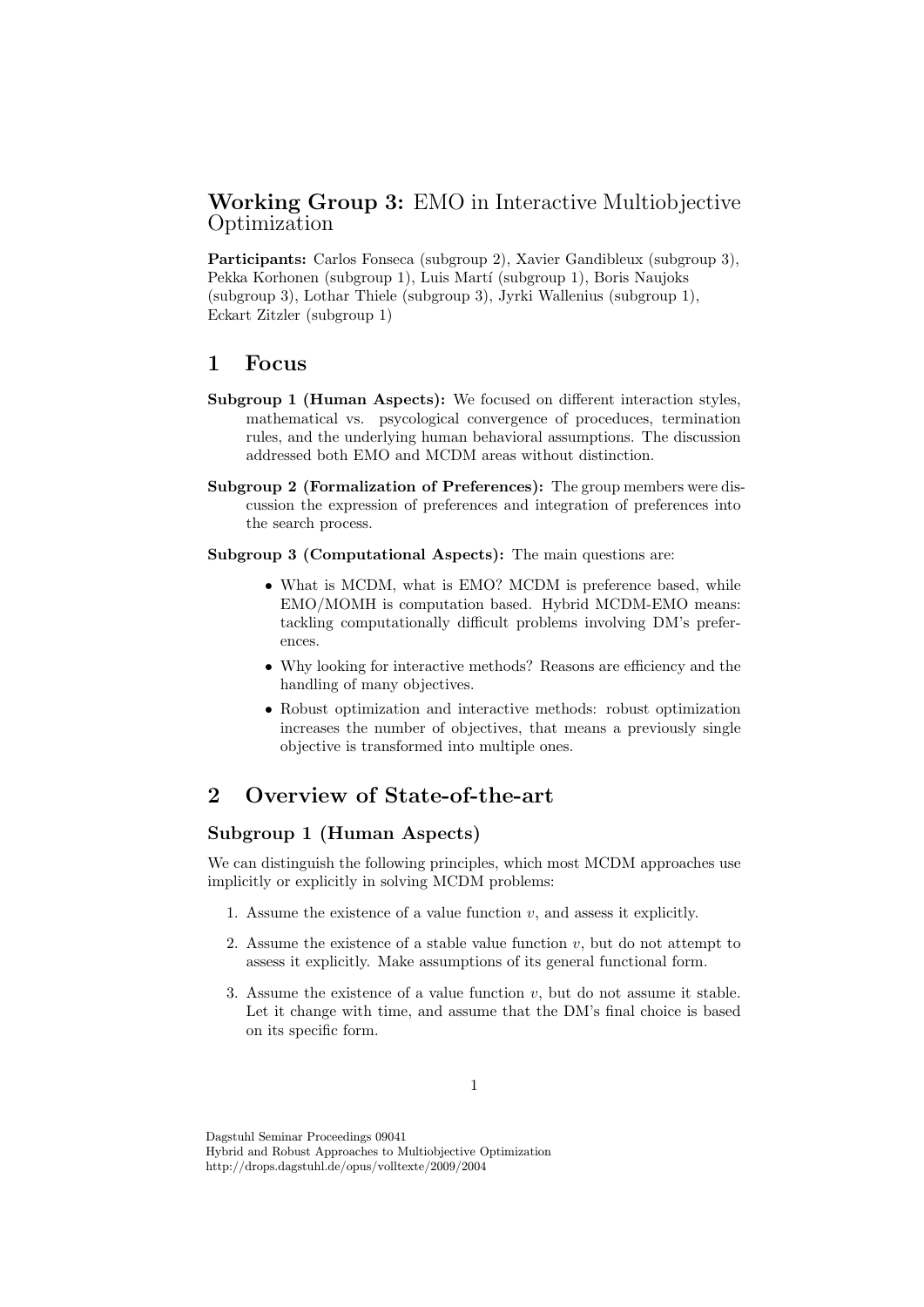4. Do not assume the existence of a value function  $v$ .

Those principles lead to the following general approaches to solving MCDM problems:

- Approach 1: Prior Articulation of Preferences. The value function  $v$  is explicitly constructed by means of preference information received from a DM.
- Approach 2: Interactive Articulation of Preferences.
	- Based on an Implicit Value Function. The value function is neither assumed to be known nor tried to be estimated explicitly. DM's responses to specific questions are used to guide the solution process towards an "optimal" or "most preferred" solution.
	- Based on No Stable Value Function. These approaches are typically based on the idea to generate nondominated solutions for the DM's evaluation without making any specific assumptions concerning the value function. The DM is free to make a search on the efficient frontier and stop at any time (s)he likes.
- Approach 3: Posterior Articulation of Preferences. This approach tries to find a good approximation to a nondominated frontier. The choice problem does not play a significant role.

#### Interaction styles

We can distinguish the following interaction styles:

- 1. Pairwise comparisons.
- 2. Choosing a set of solutions.
- 3. Trade–off ratios.
- 4. Dynamic interaction.
- 5. Aspiration levels (reference points).
- 6. Listing the indexes of the criteria to be improved or sacrificed, also specifying the amounts of improvement or sacrifice.

For further details see (Shin and Ravindran: 1991).

With respect to EMO, most popular is to specifiy one or several reference points according to which the approximation set should be biased. There are different ways to modify the fitness assignment procedure to integrate reference points to guide the search, e.g., (Rachmawati, Srinivasan: 2006; Deb, Sundar: 2006; Zitzler, Brockhoff, Thiele: 2007). Another possibility consists in giving reference direction, which has been proposed in combination with NSGA-II (Deb, Kumar: 2007). Especially for dominance-based fitness assignment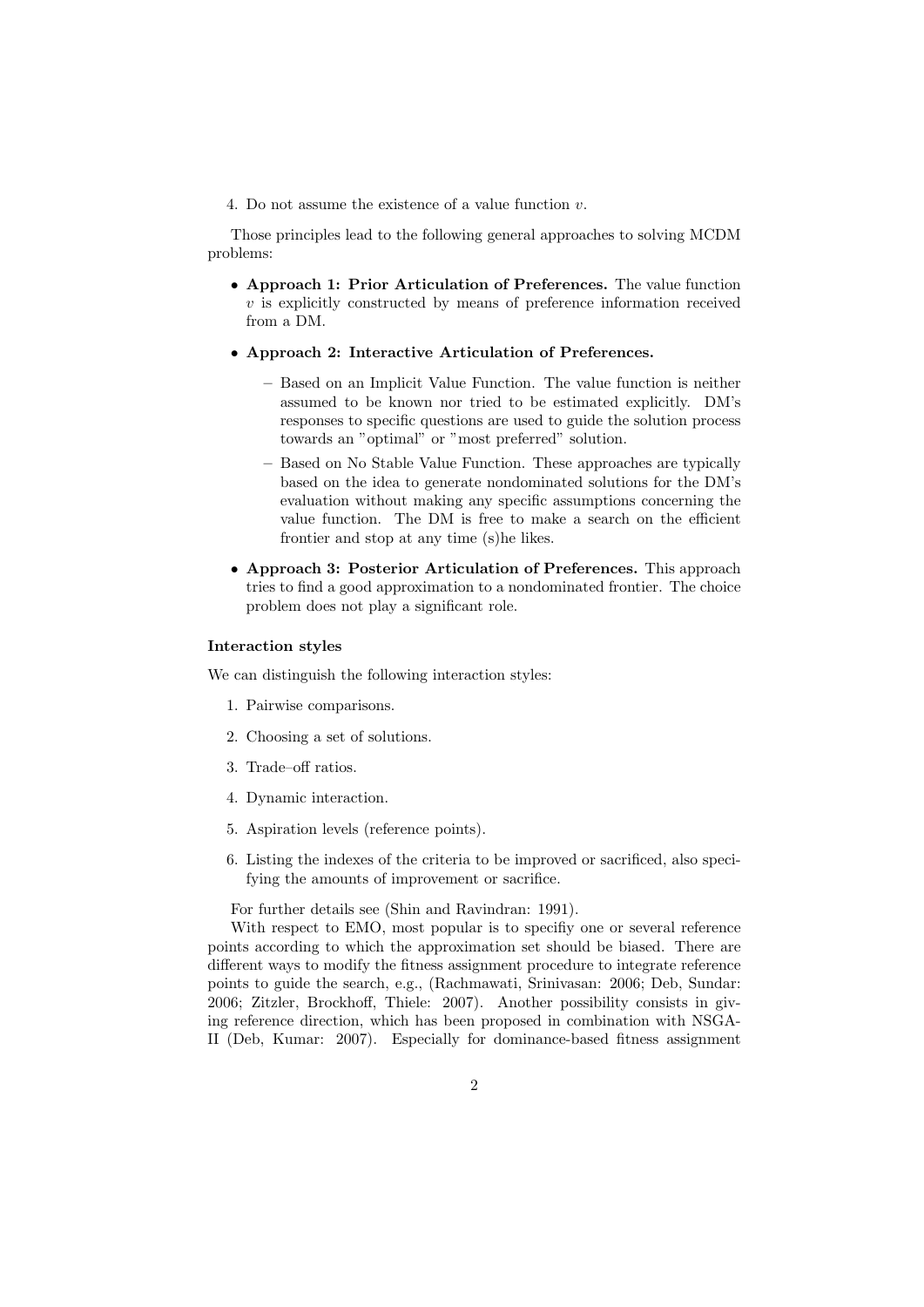scheme, a promising approach is to modify the underlying dominance relation to include priorities, goals, or acceptable trade-off ratios (Fonseca, Fleming: 1998, Branke et al.: 2001). Furthermore, different set measures have been proposed that make use of sets of weight combinations, e.g., (Hansen, Jaszkiewicz: 1998); based on the measures, preferences can be integrated in EMO in form of weights that represent trade-off proportions among the objectives (Zitzler, Thiele, Bader: 2008).

Some new ideas in the EMO field are: (i) to combine dominance-based classification with a preference-based classification, e.g., using convex cones (Wallenius, Korhonen, Zions: 1984), or to (ii) specifiy lines with according density distributions to define the what type of Pareto set approximation is sought (Auger, Bader, Brockhoff, Zitzler: in preparation).

#### Mathematical vs psychological convergence of procedures

In mathematical algortihms we consider the convergence and check the optimality of the final solution by Kuhn–Tucker–type conditions. On the other hand, in interactive MCDM approaches, at each iteration the DM checks whether better solutions can be found in the local environment. In EMO we need also to specify the number of generations that will take place.

#### Behavioural assumptions which may be questioned

- Linear value function.
- Stable value function.

Search process is based on learning and can exhibit exploratory behaviour. Ties to Kahneman and Tversky propect theory.

#### Subgroup 2 (Formalization of Preferences)

- How the DM expresses preferences
	- Reference values / reference directions
	- Selection / ranking of a subset of solutions / pairwise comparisons
	- Fuzzy sets
- How preferences are integrated in the algorithm
	- Selection level
		- ∗ Outranking relations
		- ∗ Scalarizing functions
		- ∗ Fuzzy sets
- Preferences about approximation sets
	- Outranking relations (epsilon-dominance)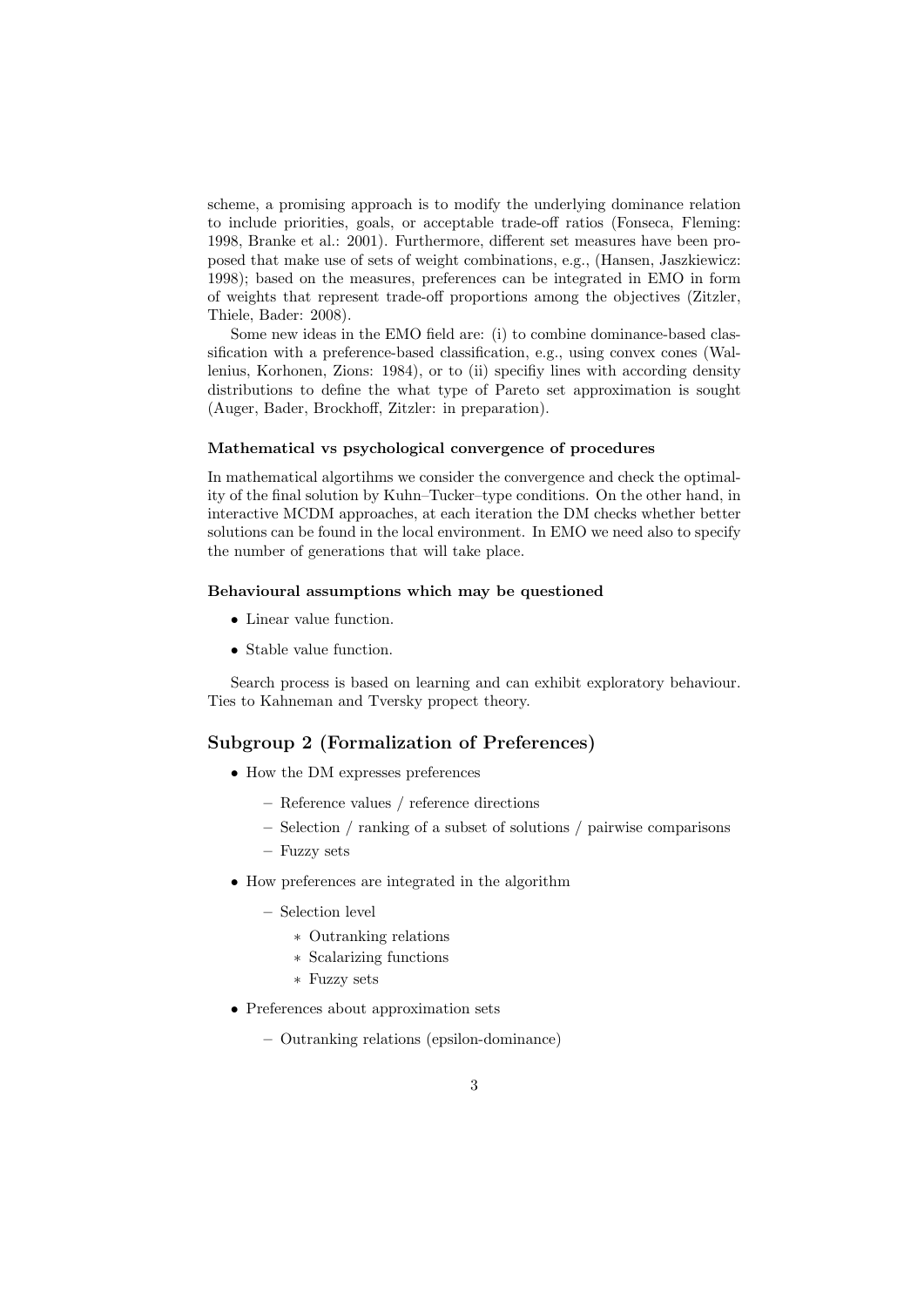- Scalarizing functions (dominated hypervolume)
- Inconsistencies handled by implicit averaging by the population

### Subgroup 3 (Computational Aspects)

- Incorporation of EA as a single-objective solver: Sakawa (1998), Miettinen (1999)
- A posteriori approaches: Tanaka (1995), Jaszkiewicz (2002)
- Interactive multi-objective metaheuristic Tanino (1993), Kita (1999)

See corresponding slides and references below for more information.

# 3 Major Research Challenges

### Subgroup 1 (Human Aspects)

- To find out which interaction styles work best for EMO.
- To test the impact of decision maker's inconsistencies on EMO.
- Develop stopping rules for EMO.

### Subgroup 2 (Formalization of Preferences)

- How to use preference information to speed up search (beyond the selection phase)?
- How to express preference information about sets?
- How to integrate solution-related preferences with set-related preferences?
- How to use local preference information (directions for improvement in objective space) with EMO?
- How to evaluate the effectiveness of different interactive methods?
- How to quantify the degree of association between expressed preferences and obtained solutions?

### Subgroup 3 (Computational Aspects)

- How can we ensure computational efficiency?
- Is there any use of a multi-objective optimizer within the interactive loop (besides computational efficiency)?
- How to incorporate various preference models into multi-objective search?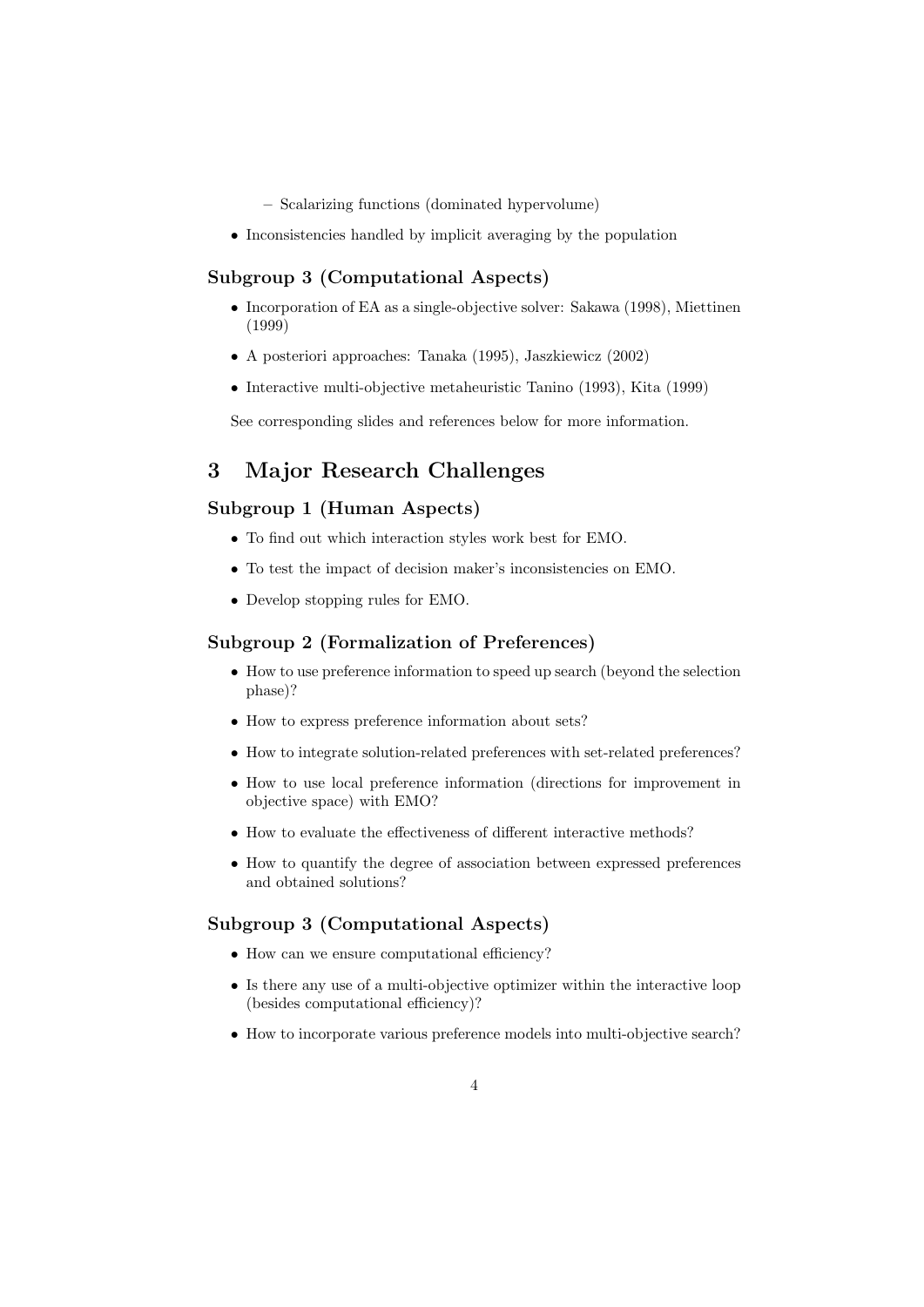- How do we handle many objectives?
- Can we take advantage of dynamic changes in the preference model (instead of restarting the search everytimes)?

## 4 References and Keywords

## Subgroup 1 (Human Aspects)

#### MCDM

- R. Benayoun, J. de Montgolfier, J. Tergny, and O. Larichev. Linear programming with multiple objective functions: Step method (Stem). Mathematical Programming, 1:366–375, 1971.
- A. Charnes and W. W. Cooper. Management Models and Industrial Applications of Linear Programming (Appendix B), Vol. I. Wiley, 1961.
- A. Geoffrion, J. Dyer, and A. Feinberg. An interactive approach for multi– criterion optimization, with an application to the operation of an academic department. Management Science, 19:357–368, 1972.
- D. Kahneman and A. Tversky. Prospect theory: An analysis of decisions under risk. Econometrica, 47:262–291, 1979.
- R. Keeney and H. Raiffa. Decisions with Multiple Objectives. Wiley, New York, 1976.
- P. J. Korhonen and J. Laakso. A visual interactive method for solving the multiple criteria problem. European Journal of Operational Research, 24:277–287, 1986.
- P. J. Korhonen and J. Wallenius. A Pareto race. Naval Research Logistics, 35:615–623, 1988.
- B. Roy. Problems and methods with multiple objective functions. Mathematical Programming, 1:239–266, 1972.
- W. S. Shin and A. Ravindran. Interactive multiple objective optimization: Survey I – continuous case. Computers & Operations Research, 18:97–114, 1991.
- R. E. Steuer. Multiple Criteria Optimization: Theory, Computation, and Application. Wiley, 1986.
- A. Wierzbicki. The use of reference objectives in multiobjective optimization. In G. Fandel and T. Gal, editors, Multiple Objective Decision Making, Theory and Application. Springer, 1980.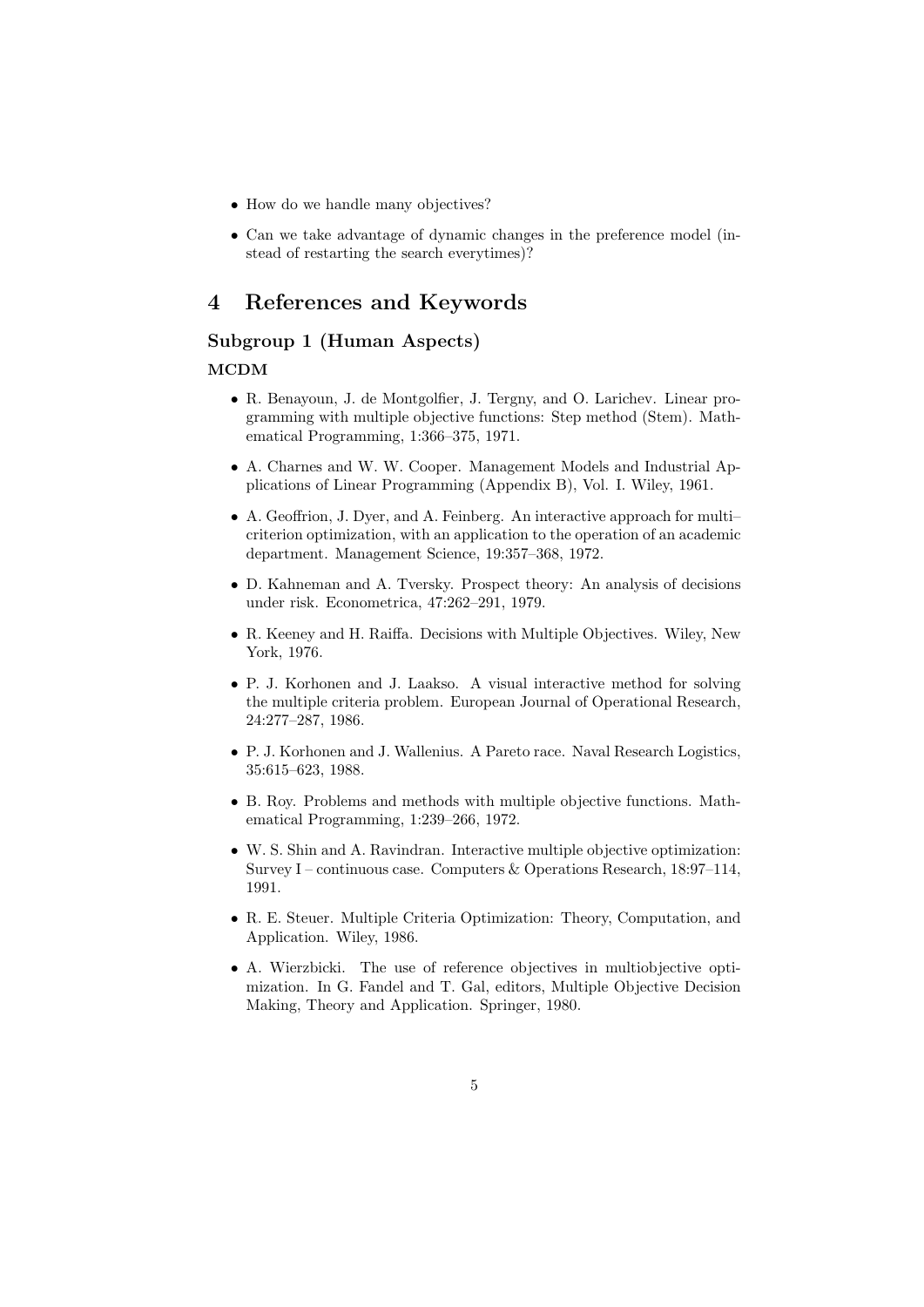- A. Wierzbicki. On the completeness and constructiveness of parametric characterizations to vector optimization problems. OR Spektrum, 8:73– 87, 1986.
- S. Zionts and J. Wallenius. An interactive programming method for solving the multiple criteria problem. Management Science, 22:652–663, 1976.

#### EMO

- Deb, K., Sundar, J.: Reference Point Based Multi-Objective Optimization Using Evolutionary Algorithms. In: M. Keijzer, et al. (eds.) Conference on Genetic and Evolutionary Computation (GECCO 2006), pp. 635642. ACM Press (2006).
- Zitzler, E., Brockhoff, D., Thiele, L.: The Hypervolume Indicator Revisited: On the Design of Pareto-compliant Indicators Via Weighted Integration. In: S. Obayashi, et al. (eds.) Conference on Evolutionary Multi-Criterion Optimization (EMO 2007), LNCS, vol. 4403, pp. 862876. Springer, Berlin (2007).
- Rachmawati, L., Srinivasan, D.: Preference Incorporation in Multi-objective Evolutionary Algorithms: A Survey. In: Congress on Evolutionary Computation (CEC 2006), pp. 962 968. IEEE Press (2006).
- Deb, K. and Kumar, A. 2007. Interactive evolutionary multi-objective optimization and decision-making using reference direction method. In Proceedings of the 9th Annual Conference on Genetic and Evolutionary Computation (London, England, July 07 - 11, 2007). GECCO '07. ACM, New York, NY, 781-788. DOI= http://doi.acm.org/10.1145/1276958.1277116.
- Fonseca, C.M., Fleming, P.J.: Multiobjective Optimization and Multiple Constraint Handling with Evolutionary AlgorithmsPart I: A Unified Formulation. IEEE Transactions on Systems, Man, and Cybernetics 28(1), 2637 (1998).
- Branke, J., Kauler, T., Schmeck, H.: Guidance in Evolutionary Multi-Objective Optimization. Advances in Engineering Software 32, 499507 (2001).
- Hansen, M.P., Jaszkiewicz, A.: Evaluating the quality of approximations of the nondominated set. Tech. rep., Institute of Mathematical Modeling, Technical University of Denmark (1998). IMM Technical Report IMM-REP-1998-7.

#### Subgroup 2 (Formalization of Preferences)

• Salem F. Adra, Ian Griffin and Peter J. Fleming. A Comparative Study of Progressive Preference Articulation Techniques for Multiobjective Optimisation, in Shigeru Obayashi, Kalyanmoy Deb, Carlo Poloni, Tomoyuki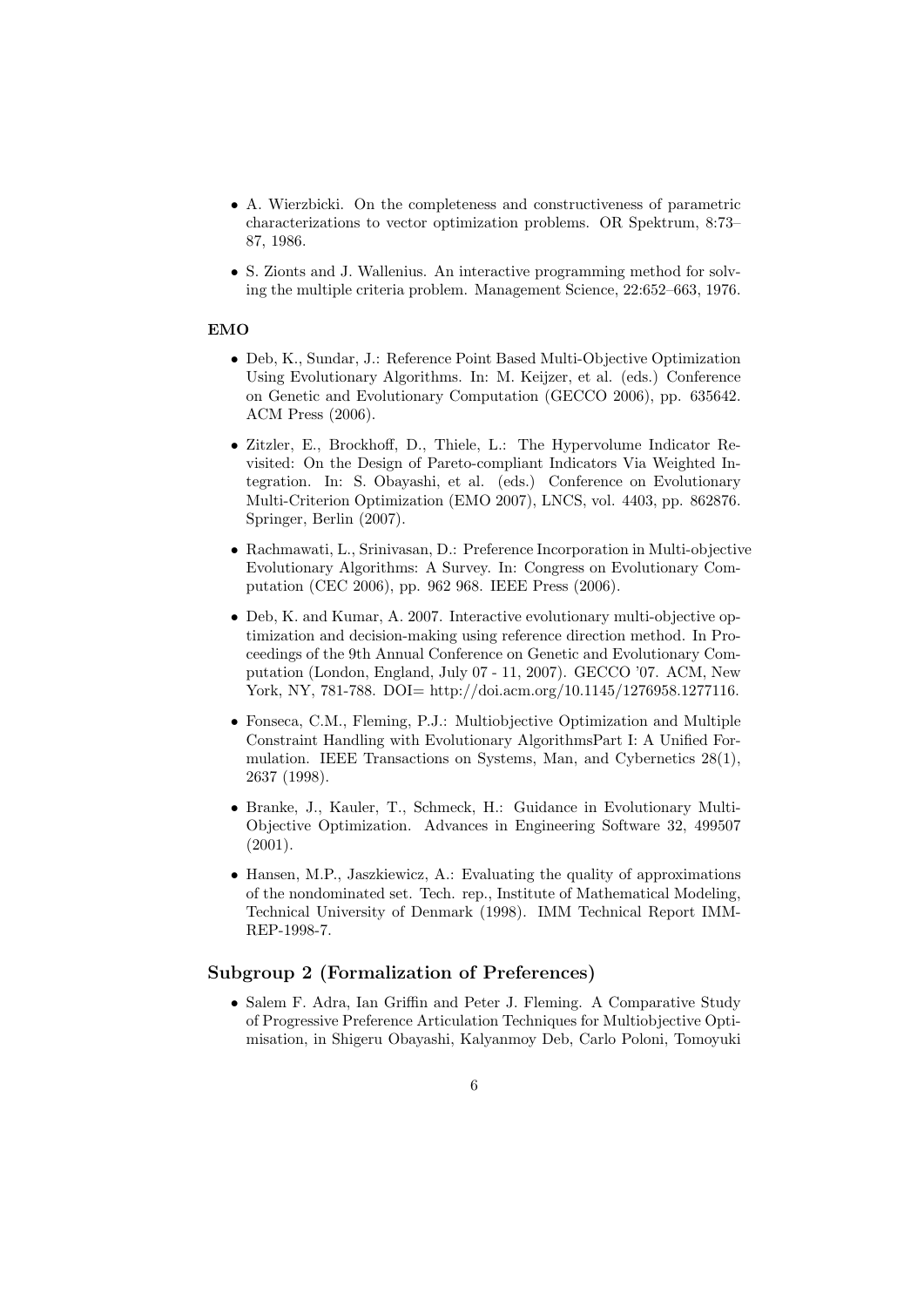Hiroyasu and Tadahiko Murata (editors), Evolutionary Multi-Criterion Optimization, 4th International Conference, EMO 2007, pp. 908–921, Springer. Lecture Notes in Computer Science Vol. 4403, Matshushima, Japan, March 2007 .

- Jurgen Branke and Kalyanmoy Deb. Integrating User Preferences into Evolutionary Multi-Objective Optimization, in Yaochu Jin (editor), Knowledge Incorporation in Evolutionary Computation, Springer, pp. 461–477, Berlin Heidelberg, 2005, ISBN 3-540-22902-7 .
- Rajan Filomeno Coelho, Hugues Bersini and Philippe Bouillard. Parametrical Mechanical Design with Constraints and Preferences: Application to a Purge Valve, Computer Methods in Applied Mechanics and Engineering, Vol. 192, Nos. 39-40, pp. 4355–4378, September 2003 .
- Carlos A. Coello Coello. Handling Preferences in Evolutionary Multiobjective Optimization: A Survey, In 2000 Congress on Evolutionary Computation, volume 1, pages 30-37, Piscataway, New Jersey, July 2000. IEEE Service Center.
- Dragan Cvetkovic and Ian C. Parmee. Use of preferences for GA-based multi-objective optimisation, In Wolfgang Banzhaf, Jason Daida, Agoston E. Eiben, Max H. Garzon, Vasant Honavar, Mark Jakiela, and Robert E. Smith, editors, GECCO-99: Proceedings of the Genetic and Evolutionary Computation Conference, volume 2, pages 1504-1509, Orlando, Florida, USA, 1999. Morgan Kaufmann Publishers.
- Dragan Cvetkovic and Ian C. Parmee. Use of preferences for GA-based multi-objective optimisation, In Wolfgang Banzhaf, Jason Daida, Agoston E. Eiben, Max H. Garzon, Vasant Honavar, Mark Jakiela, and Robert E. Smith, editors, GECCO-99: Proceedings of the Genetic and Evolutionary Computation Conference, volume 2, pages 1504-1509, Orlando, Florida, USA, 1999. Morgan Kaufmann Publishers.
- Dragan Cvetkovic and Ian C. Parmee. Designer's preferences and multiobjective preliminary design processes, In Ian C. Parmee, editor, Proceedings of the Fourth International Conference on Adaptive Computing in Design and Manufacture (ACDM'2000), pages 249-260. PEDC, University of Plymouth, UK, Springer London, 2000.
- Dragan Cvetkovic and Ian C. Parmee. Preferences and their Application in Evolutionary Multiobjective Optimisation. IEEE Transactions on Evolutionary Computation, Vol. 6, No. 1, pp. 42–57, February 2002.
- Dragan Cvetkovic and Carlos A. Coello Coello. Human Preferences and Their Applications in Evolutionary Multi-Objective Optimization, in Yaochu Jin (editor), Knowledge Incorporation in Evolutionary Computation, Springer, pp. 479–502, Berlin Heidelberg, 2005, ISBN 3-540-22902-7 .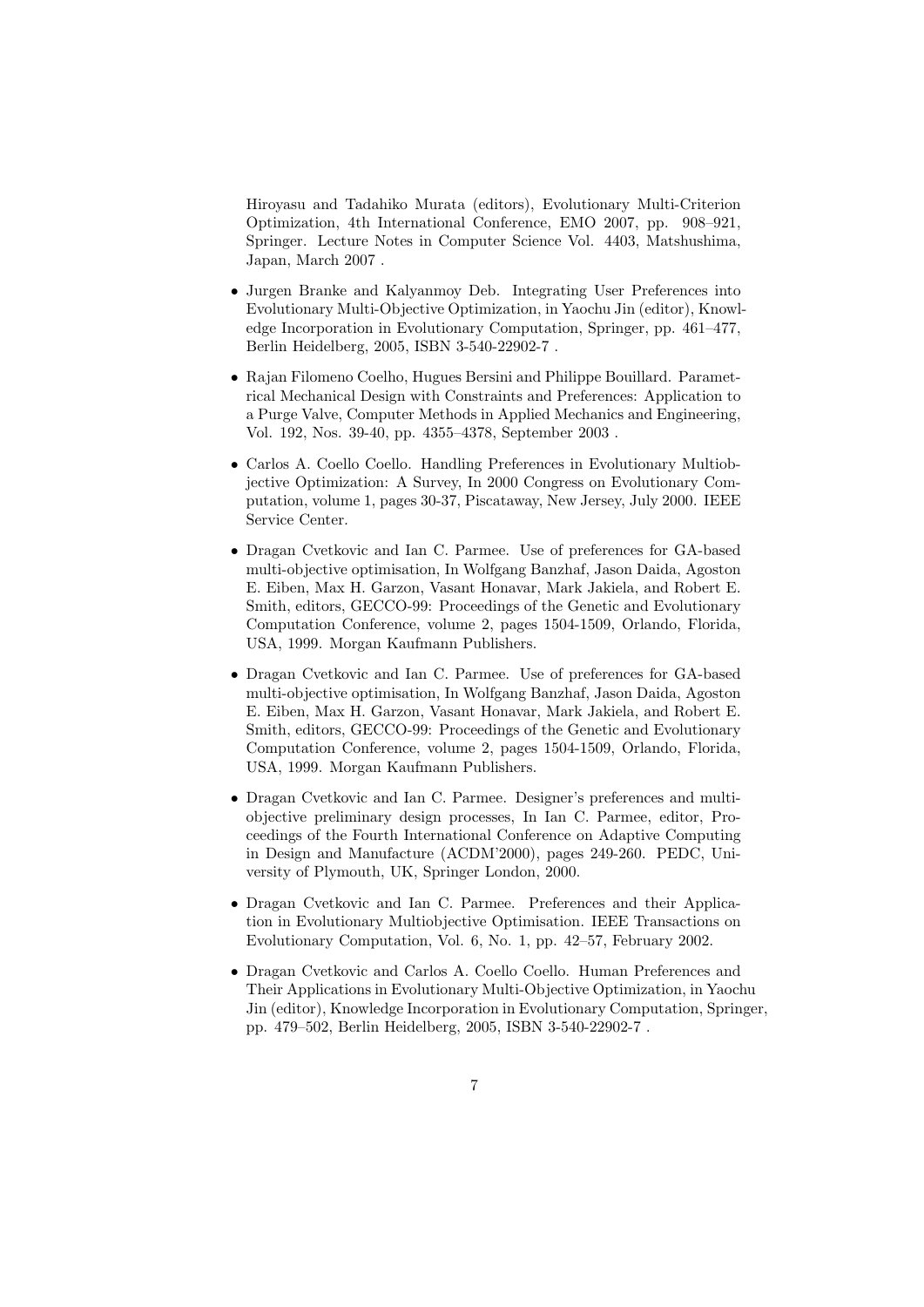- Eduardo Fernndez and Rafael Olmedo. An improved method for deriving final ranking from a fuzzy preference relation via multiobjective optimization, Foundations of Computing and Decision Sciences, Vol. 28, No. 3, pp. 143–157, 2003 .
- Eduardo Fernndez and Juan Carlos Leyva. A method based on multiobjective optimization for deriving a ranking from a fuzzy preference relation, European Journal of Operational Research, Vol. 154, No. 1, pp. 110–124, April 2004 .
- Garrison W. Greenwood, Xiaobo Sharon Hu, and Joseph G. D'Ambrosio. Fitness Functions for Multiple Objective Optimization Problems: Combining Preferences with Pareto Rankings. In Richard K. Belew and Michael D. Vose, editors, Foundations of Genetic Algorithms 4, pages 437-455, San Mateo, California, 1997. Morgan Kaufmann.
- Hisao Ishibuchi, Yusuke Nojima, Kaname Narukawa and Tsutomo Doi. Incorporation of Decision Maker's Preferences into Evolutionary Multiobjective Optimization Algorithms, in Maarten Keijzer et al. (editors), 2006 Genetic and Evolutionary Computation Conference (GECCO'2006), pp. 741–742, Vol. 1, ACM Press, Seattle, Washington, USA, July 2006, ISBN 1-59593-186-4 .
- Yaochu Jin and Bernhard Sendhoff. Incorporation of Fuzzy Preferences into Evolutionary Multiobjective Optimization, in E.Cant-Paz, K. Mathias, R. Roy, D. Davis, R. Poli, K. Balakrishnan, V. Honavar, G. Rudolph, J. Wegener, L. Bull, M. A. Potter, A.C. Schultz, J. F. Miller, E. Burke, and N.Jonoska (editors)Proceedings of the Genetic and Evolutionary Computation Conference (GECCO'2002), pp. 683, Morgan Kaufmann Publishers, San Francisco, California, July 2002 .
- Yaochu Jin and Bernhard Sendhoff. Incorporation of Fuzzy Preferences into Evolutionary Multiobjective Optimization, in Lipo Wang, Kay Chen Tan, Takeshi Furuhashi, Jong-Hwan Kim and Xin Yao (editors), Proceedings of the 4th Asia-Pacific Conference on Simulated Evolution and Learning (SEAL'02), pp. 26–30, Vol. 1, Nanyang Technical University, Orchid Country Club, Singapore, November 2002.
- Gio J. Kao and Sheldon H. Jacobson. Finding preferred subsets of Pareto optimal solutions, Computational Optimization and Applications, Vol. 40, No. 1, pp. 73–95, May 2008 .
- Murat Koekalan and Selcen (Pamuk) Phelps. An evolutionary metaheuristic for approximating preference-nondominated solutions, Informs Journal on Computing, Vol. 19, No. 2, pp. 291–301, Spring 2007 .
- Jamie Lennon. An Architecture for the Autonomous Generation of Preference-Optimized Trajectories, PhD thesis, Department of Aerospace Engineering, University of Maryland, College Park, USA, 2006 (abstract).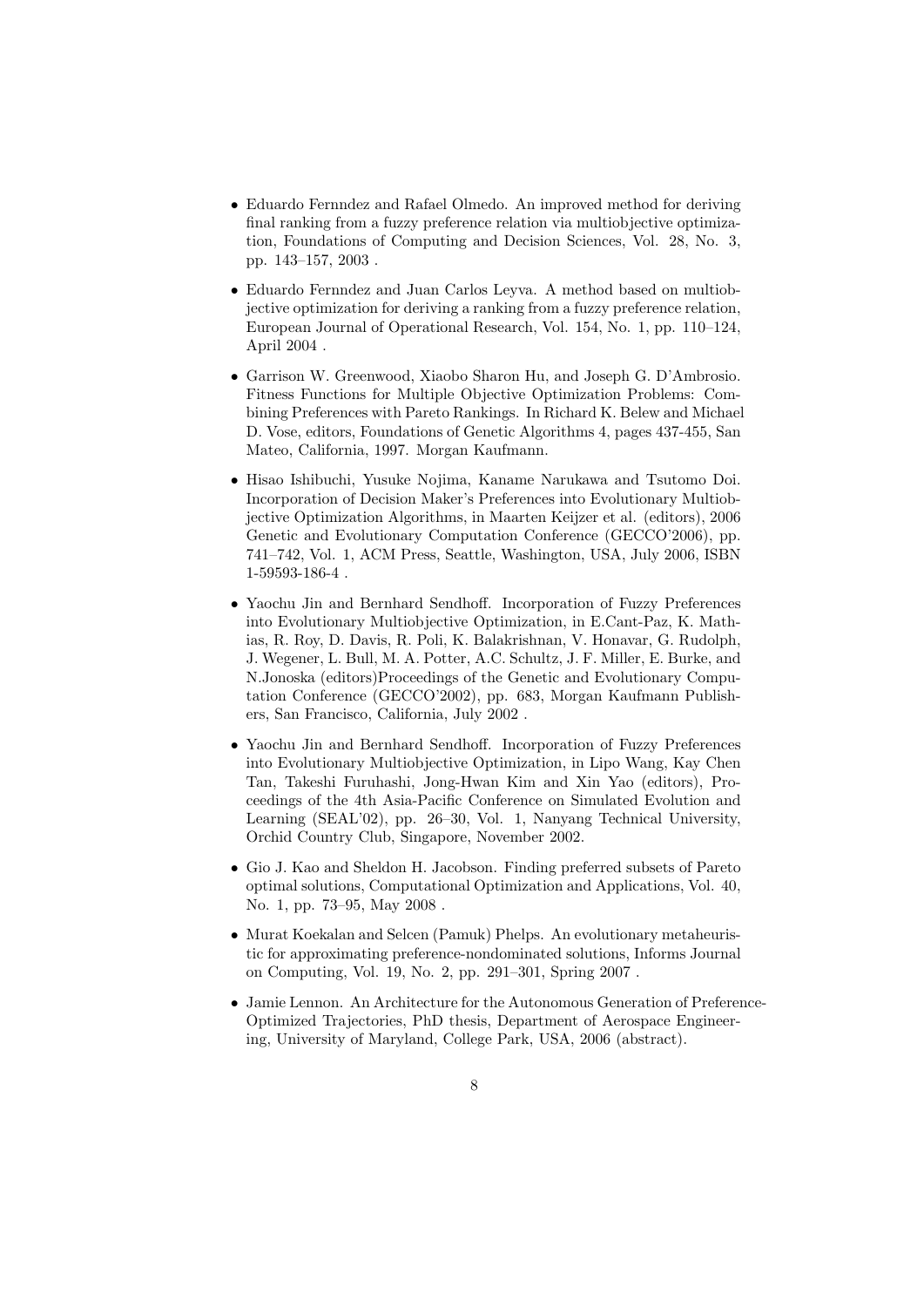- Miguel A. Martinez, Javier Sanchis and Xavier Blasco. Multiobjective controller design handling human preferences, Engineering Applications of Artificial Intelligence, Vol. 19, No. 8, pp. 927–938, December 2006.
- Amiram Moshaiov and Gideon Avigad. Concept-based IEC for Multiobjective Search with Robustness to Human Preference Uncertainty, in 2006 IEEE Congress on Evolutionary Computation (CEC'2006), pp. 6784– 6791, IEEE, Vancouver, BC, Canada, July 2006 .
- Francesco di Pierro, Shoon-Thiam Khu and Dragan A. Savic. An Investigation on Preference Order Ranking Scheme for Multiobjective Evolutionary Optimization, IEEE Transactions on Evolutionary Computation, Vol. 11, No. 1, pp. 17–45, February 2007 .
- L. Rachmawati and D. Srinivasan. Preference Incorporation in Multiobjective Evolutionary Algorithms: A Survey, in 2006 IEEE Congress on Evolutionary Computation (CEC'2006), pp. 3385–3391, IEEE, Vancouver, BC, Canada, July 2006 .
- Brahim Rekiek, Pierre De Lit, Fabrice Pellichero, Thomas L'Eglise, Emanuel Falkenauer, and Alain Delchambre. Dealing With User's Preferences in Hybrid Assembly Lines Design. In Proceedings of the MCPL'2000 Conference, 2000.
- B. Rekiek, P. De Lit and A. Delchambre. Hybrid Assembly Line Design and User's Preferences, International Journal of Production Research, Vol. 40, No. 5, pp. 1095–1111, March 2002 .
- J. Sanchis, M. Martinez and X. Blasco. Multi-objective engineering design using preferences, Engineering Optimization, Vol. 40, No. 3, pp. 253–269, 2008 .
- K. J. Shaw and P. J. Fleming. Including Real-Life Preferences in Genetic Algorithms to Improve Optimisation of Production Schedules, In Proceedings of the GALESIA'97, pp. 239–244, Glasgow, Scotland, September 1997. IEE.
- K. J. Shaw and P. J. Fleming. Use of Rules and Preferences for Schedule Builders in Genetic Algorithms Production Scheduling. In Corne and Shapiro, editors, Proceedings of the AISB'97 Workshop on Evolutionary Computation. Lecture Notes in Computer Science No. 1305, Manchester University, 1997. Springer-Verlag.
- Wynn C. Stirling, Richard L. Frost, Matthew S. Nokleby and Yabing Luo. Multicriterion Decision Making with Dependent Preferences, in Proceedings of the 2007 IEEE Symposium on Computational Intelligence in Multicriteria Decision Making (MCDM'2007), pp. 227–234, IEEE Press, Honolulu, Hawaii, USA, April 2007 .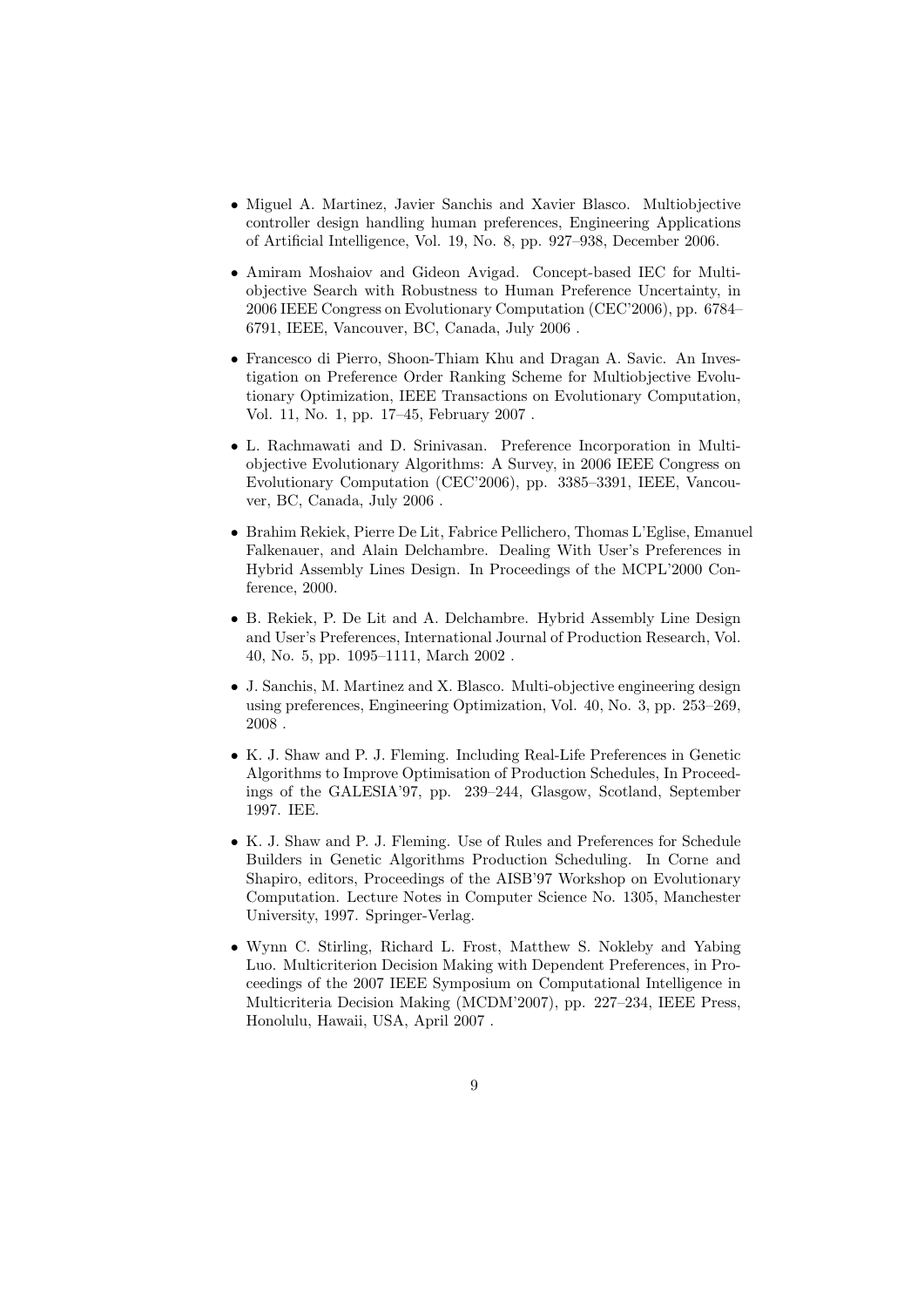- Jiachuan Wang and Janis P. Terpenny. Interactive Preference Incorporation in Evolutionary Engineering Design, in Yaochu Jin (editor), Knowledge Incorporation in Evolutionary Computation, Springer, pp. 525–543, Berlin Heidelberg, 2005, ISBN 3-540-22902-7 .
- Yuping Wang, Dalian Liu and Yiu-Ming Cheung. Preference Bi-objective Evolutionary Algorithm for Constrained Optimization, in Yue Hao et al. (editors), Computational Intelligence and Security. International Conference, CIS 2005, pp. 184–191, Springer, Lecture Notes in Artificial Intelligence Vol. 3801, Xi'an, China, December 2005.

#### Subgroup 3 (Computational Aspects)

- J. Branke and K. Deb. Integrating User Preferences into Evolutionary Multi-Ob jective Optimization. In Y. Jin, editor, Knowledge Incorporation in Evolutionary Computation, pages 461477. Springer, Berlin Heidelberg, 2005. ISBN 3-540-22902-7.
- D. Brockhoff, T. Friedrich, N. Hebbinghaus, C. Klein, F. Neumann, and E. Zitzler. Do Additional Ob jectives Make a Problem Harder? In D. Thierens, editor, 2007 Genetic and Evolutionary Computation Conference (GECCO2007), volume 1, pages 765772, London, UK, July 2007. ACM Press.
- D. Brockhoff and E. Zitzler. Are All Ob jectives Necessary? On Dimensionality Reduction in Evolutionary Multiob jective Optimization. In T. P. Runarsson, H.-G. Beyer, E. Burke, J. J. Merelo-Guerv?os, L. D. Whitley, and X. Yao, editors, Paral lel Problem Solving from Nature - PPSN IX, 9th International Conference, pages 533542. Springer. Lecture Notes in Computer Science Vol. 4193, Reykjavik, Iceland, September 2006.
- K. Deb and A. Kumar. Interactive Evolutionary Multi-Ob jective Optimization and Decision-Making using Reference Direction Method. In D. Thierens, editor, 2007 Genetic and Evolutionary Computation Conference (GECCO2007), volume 1, pages 781788, London, UK, July 2007. ACM Press.
- K. Deb, J. Sundar, U. B. R. N., and S. Chaudhuri. Reference Point Based Multi-Ob jective Optimization Using Evolutionary Algorithms. International Journal of Computational Intel ligence Research, 2(3):273286, 2006. F. di Pierro. Many-Objective Evolutionary Algorithms and Applications to Water Resources Engineering. PhD thesis, School of Engineering, Computer Science and Mathematics, UK, August 2006.
- F. di Pierro, S.-T. Khu, and D. A. Savi?c. An Investigation on Preference Order Ranking Scheme for Multiob jective Evolutionary Optimization. IEEE Transactions on Evolutionary Computation, 11(1):1745, February 2007.